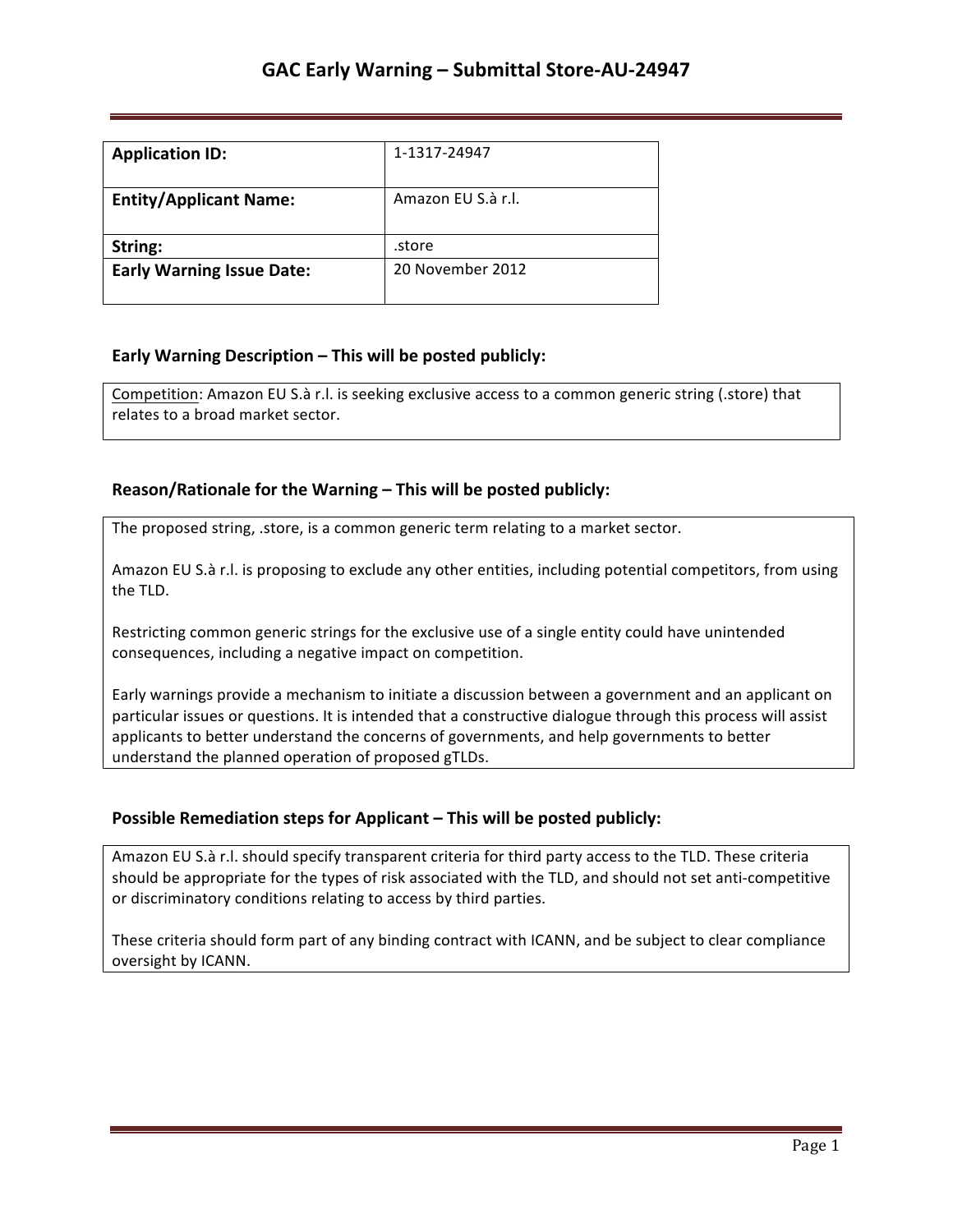## **Further Notes from GAC Member(s) (Optional) – This will be posted publicly:**

This Early Warning is from the Department of Broadband, Communications and the Digital Economy (DBCDE), on behalf of the Australian Government. In the first instance, communications and responses to this early warning should be emailed to gacearlywarning@gac.icann.org, with the text "Australian EW" and the application ID in the subject field.

# **INFORMATION FOR APPLICANTS**

# **About GAC Early Warning**

The GAC Early Warning is a notice only. It is not a formal objection, nor does it directly lead to a process that can result in rejection of the application. However, a GAC Early Warning should be taken seriously as it raises the likelihood that the application could be the subject of GAC Advice on New gTLDs or of a formal objection at a later stage in the process. Refer to section 1.1.2.4 of the Applicant Guidebook (http://newgtlds.icann.org/en/applicants/agb) for more information on GAC Early Warning.

## **Instructions if you receive the Early Warning**

**ICANN** strongly encourages you work with relevant parties as soon as possible to address the concerns voiced in the GAC Early Warning.

### **Asking questions about your GAC Early Warning**

If you have questions or need clarification about your GAC Early Warning, please contact gacearlywarning@gac.icann.org. As highlighted above, ICANN strongly encourages you to contact gacearlywarning@gac.icann.org as soon as practicable regarding the issues identified in the Early Warning. 

### **Continuing with your application**

If you choose to continue with the application, then the "Applicant's Response" section below should be completed. In this section, you should notify the GAC of intended actions, including the expected completion date. This completed form should then be sent to gacearlywarning@gac.icann.org. If your remediation steps involve submitting requests for changes to your application, see the change request process at http://newgtlds.icann.org/en/applicants/customer-service/change-requests.

In the absence of a response, ICANN will continue to process the application as submitted.

### **Withdrawing your application**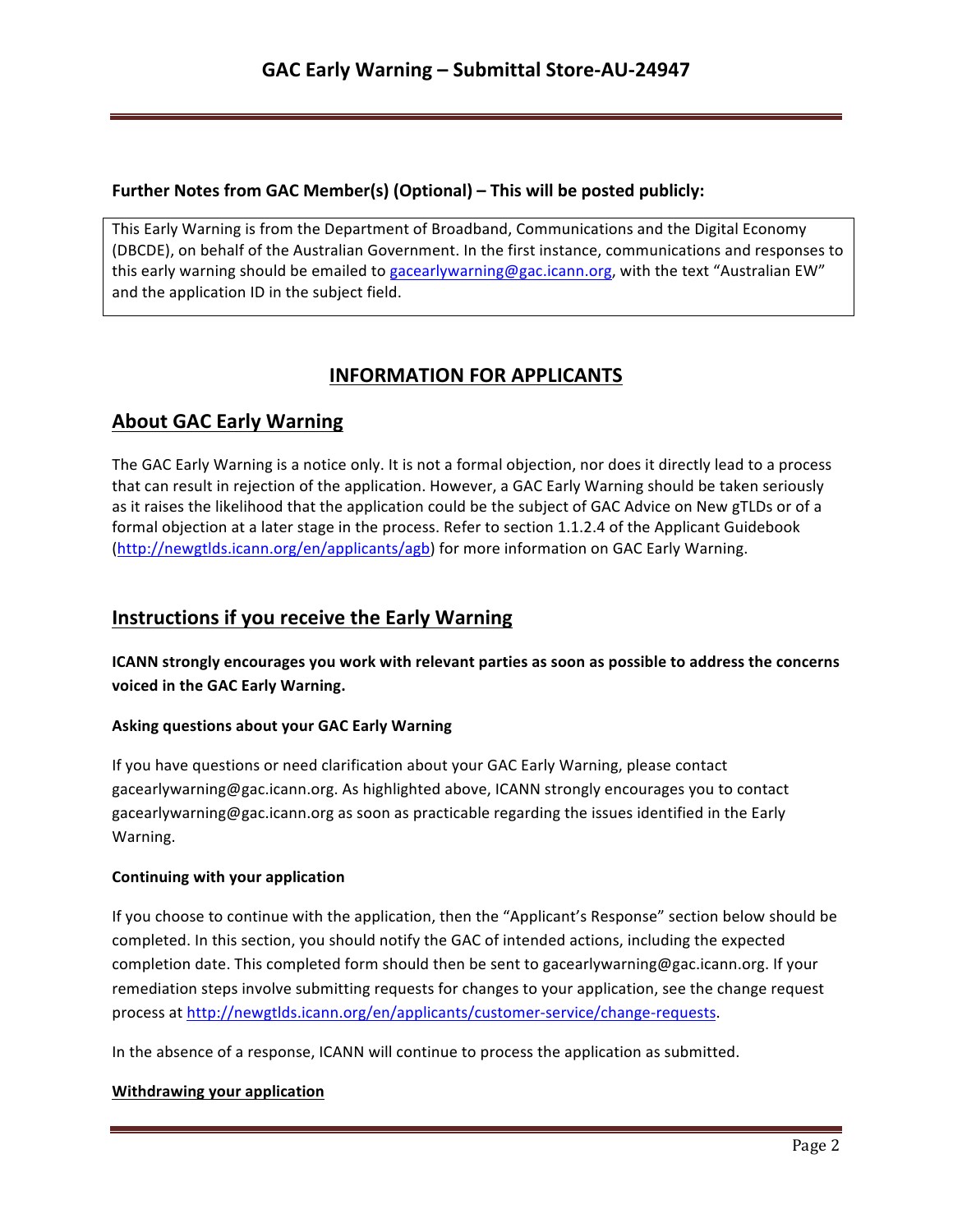# **GAC Early Warning – Submittal Store-AU-24947**

If you choose to withdraw your application within the 21-day window to be eligible for a refund of 80% of the evaluation fee (USD 148,000), please follow the withdrawal process published at http://newgtlds.icann.org/en/applicants/customer-service/withdrawal-refund. Note that an application can still be withdrawn after the 21-day time period; however, the available refund amount is reduced. See section 1.5 of the Applicant Guidebook.

For questions please contact: **gacearlywarning@gac.icann.org** 

### **Applicant Response:**